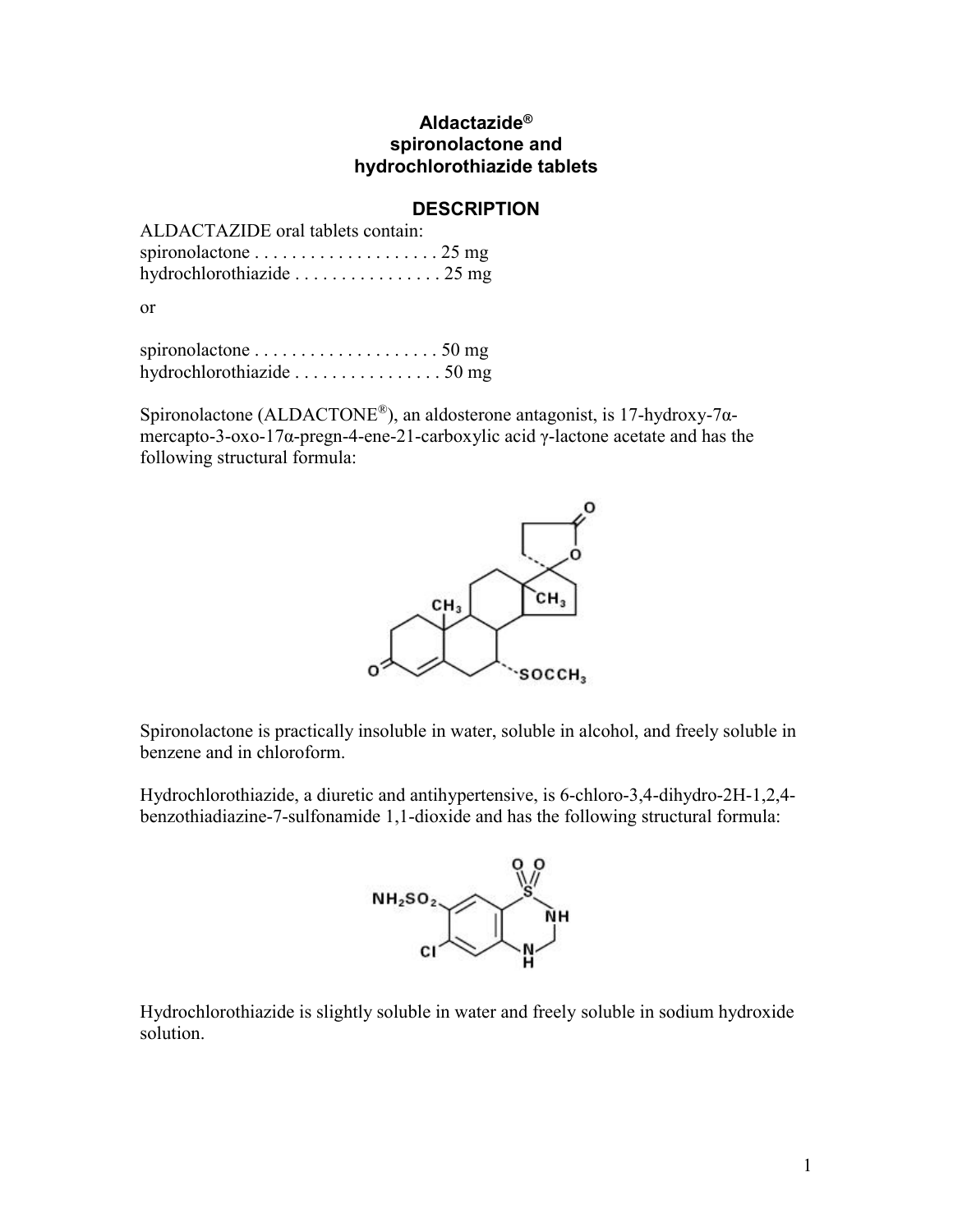Inactive ingredients include calcium sulfate, corn starch, flavor, hydroxypropyl cellulose, hypromellose, iron oxide, magnesium stearate, polyethylene glycol, povidone, and titanium dioxide.

# **ACTIONS / CLINICAL PHARMACOLOGY**

**Mechanism of action:** ALDACTAZIDE is a combination of two diuretic agents with different but complementary mechanisms and sites of action, thereby providing additive diuretic and antihypertensive effects. Additionally, the spironolactone component helps to minimize the potassium loss characteristically induced by the thiazide component.

The diuretic effect of spironolactone is mediated through its action as a specific pharmacologic antagonist of aldosterone, primarily by competitive binding of receptors at the aldosterone-dependent sodium-potassium exchange site in the distal convoluted renal tubule. Hydrochlorothiazide promotes the excretion of sodium and water primarily by inhibiting their reabsorption in the cortical diluting segment of the distal renal tubule.

ALDACTAZIDE is effective in significantly lowering the systolic and diastolic blood pressure in many patients with essential hypertension, even when aldosterone secretion is within normal limits.

Both spironolactone and hydrochlorothiazide reduce exchangeable sodium, plasma volume, body weight, and blood pressure. The diuretic and antihypertensive effects of the individual components are potentiated when spironolactone and hydrochlorothiazide are given concurrently.

**Pharmacokinetics:** Spironolactone is rapidly and extensively metabolized. Sulfur-containing products are the predominant metabolites and are thought to be primarily responsible, together with spironolactone, for the therapeutic effects of the drug. The following pharmacokinetic data were obtained from 12 healthy volunteers following the administration of 100 mg of spironolactone (ALDACTONE film-coated tablets) daily for 15 days. On the 15th day, spironolactone was given immediately after a low fat breakfast and blood was drawn thereafter.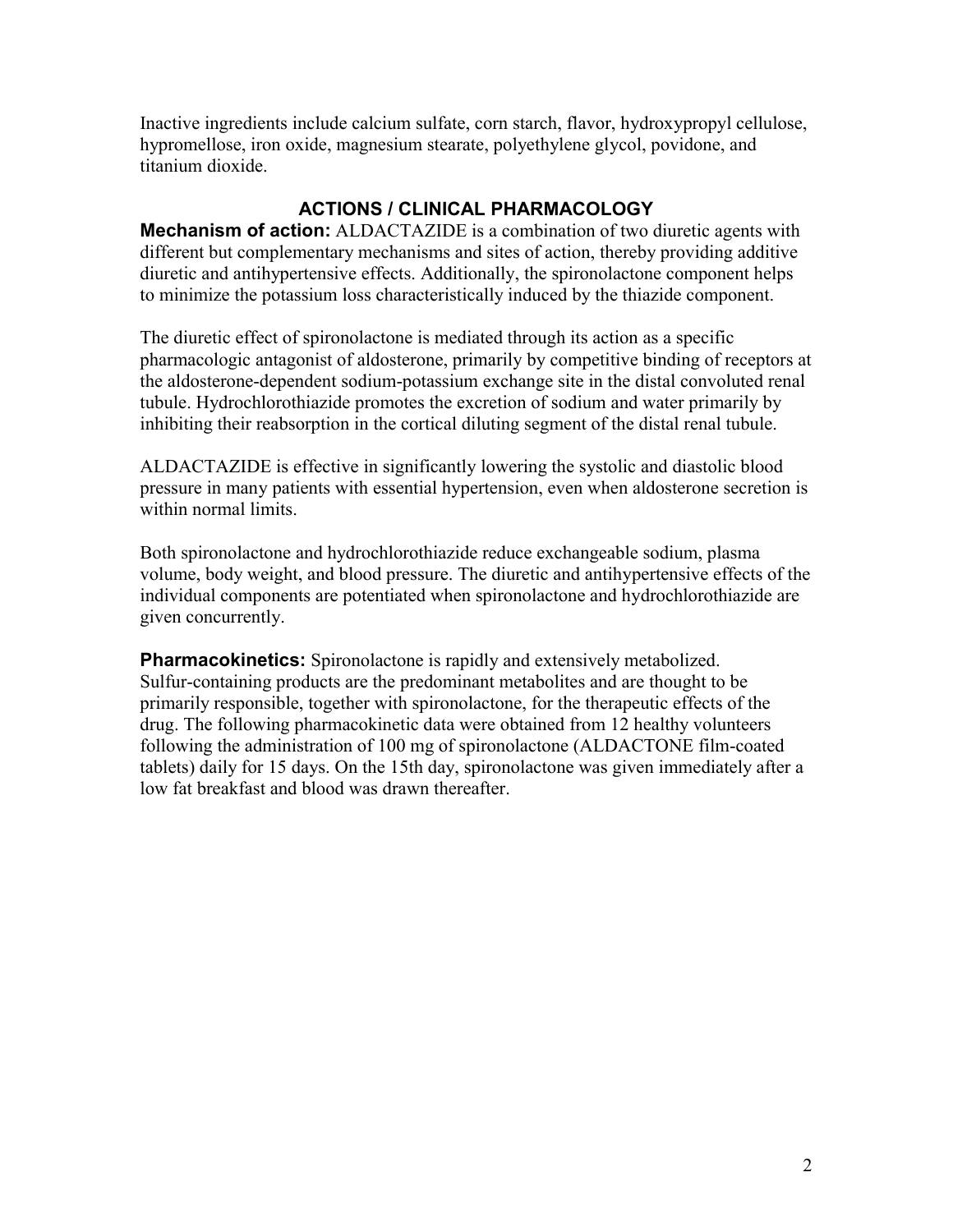|                                                                       | <b>Accumulation</b><br><b>Factor:</b><br>AUC $(0-24)$ hr,<br>day 15)/AUC | <b>Mean Peak</b><br><b>Serum</b>                           | Mean (SD)<br><b>Post-Steady</b>                               |
|-----------------------------------------------------------------------|--------------------------------------------------------------------------|------------------------------------------------------------|---------------------------------------------------------------|
| $7-\alpha$ -(thiomethyl)<br>spirolactone (TMS)                        | $(0-24 \text{ hr}, \text{day } 1)$<br>1.25                               | <b>Concentration</b><br>$391$ ng/mL<br>at $3.2 \text{ hr}$ | <b>State Half-Life</b><br>13.8 hr $(6.4)$<br>(terminal)       |
| $6 - B$ -hydroxy-7- $\alpha$ -<br>(thiomethyl)<br>spirolactone (HTMS) | 1.50                                                                     | $125$ ng/mL<br>at $5.1$ hr                                 | 15.0 hr $(4.0)$<br>(terminal)                                 |
| Canrenone $(C)$                                                       | 1.41                                                                     | $181$ ng/mL<br>at $4.3 \text{ hr}$                         | 16.5 hr $(6.3)$<br>(terminal)                                 |
| Spironolactone                                                        | 1.30                                                                     | $80 \text{ ng/mL}$<br>at $2.6$ hr                          | Approximately<br>1.4 $hr(0.5)$<br>$(\beta \text{ half-life})$ |

The pharmacological activity of spironolactone metabolites in man is not known. However, in the adrenalectomized rat the antimineralocorticoid activities of the metabolites C, TMS, and HTMS, relative to spironolactone, were 1.10, 1.28, and 0.32, respectively. Relative to spironolactone, their binding affinities to the aldosterone receptors in rat kidney slices were 0.19, 0.86, and 0.06, respectively.

In humans, the potencies of TMS and 7-α-thiospirolactone in reversing the effects of the synthetic mineralocorticoid, fludrocortisone, on urinary electrolyte composition were 0.33 and 0.26, respectively, relative to spironolactone. However, since the serum concentrations of these steroids were not determined, their incomplete absorption and/or first-pass metabolism could not be ruled out as a reason for their reduced *in vivo*  activities.

Spironolactone and its metabolites are more than 90% bound to plasma proteins. The metabolites are excreted primarily in the urine and secondarily in bile.

The effect of food on spironolactone absorption (two 100 mg ALDACTONE tablets) was assessed in a single dose study of 9 healthy, drug-free volunteers. Food increased the bioavailability of unmetabolized spironolactone by almost 100%. The clinical importance of this finding is not known.

Hydrochlorothiazide is rapidly absorbed following oral administration. Onset of action of hydrochlorothiazide is observed within one hour and persists for 6 to 12 hours. Hydrochlorothiazide plasma concentrations attain peak levels at one to two hours and decline with a half-life of four to five hours. Hydrochlorothiazide undergoes only slight metabolic alteration and is excreted in urine. It is distributed throughout the extracellular space, with essentially no tissue accumulation except in the kidney.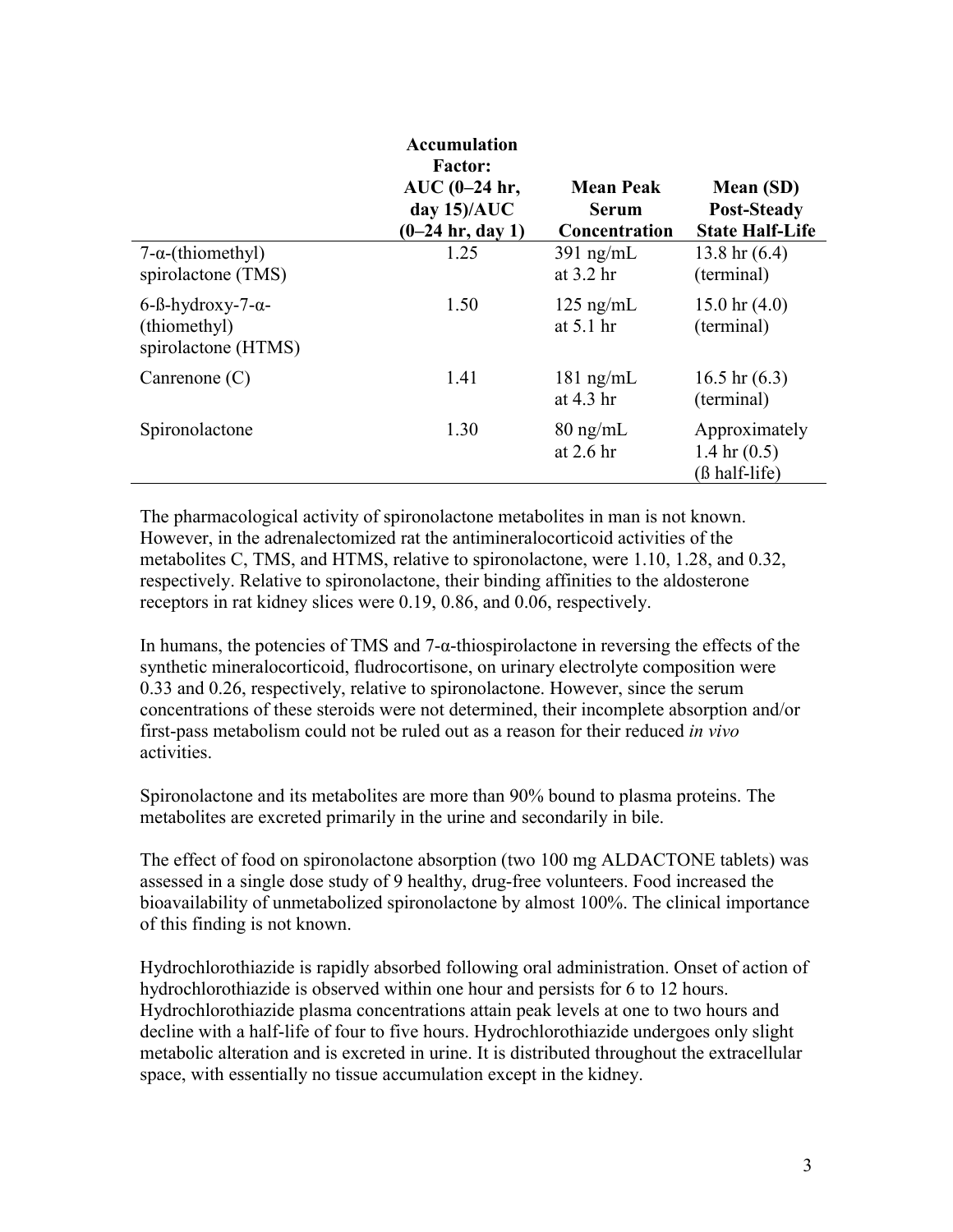## **INDICATIONS AND USAGE**

Spironolactone, an ingredient of ALDACTAZIDE, has been shown to be a tumorigen in chronic toxicity studies in rats (see *Precautions* section). ALDACTAZIDE should be used only in those conditions described below. Unnecessary use of this drug should be avoided.

ALDACTAZIDE is indicated for:

**Edematous conditions** for patients with:

### **Congestive heart failure:**

• For the management of edema and sodium retention when the patient is only partially responsive to, or is intolerant of, other therapeutic measures;

The treatment of diuretic-induced hypokalemia in patients with congestive heart failure when other measures are considered inappropriate;

The treatment of patients with congestive heart failure taking digitalis when other therapies are considered inadequate or inappropriate.

#### **Cirrhosis of the liver accompanied by edema and/or ascites:**

• Aldosterone levels may be exceptionally high in this condition. ALDACTAZIDE is indicated for maintenance therapy together with bed rest and the restriction of fluid and sodium.

#### **The nephrotic syndrome:**

• For nephrotic patients when treatment of the underlying disease, restriction of fluid and sodium intake, and the use of other diuretics do not provide an adequate response.

## **Essential hypertension:**

• For patients with essential hypertension in whom other measures are considered inadequate or inappropriate;

In hypertensive patients for the treatment of a diuretic-induced hypokalemia when other measures are considered inappropriate;

• ALDACTAZIDE is indicated for the treatment of hypertension, to lower blood pressure. Lowering blood pressure reduces the risk of fatal and nonfatal cardiovascular events, primarily strokes and myocardial infarctions. These benefits have been seen in controlled trials of antihypertensive drugs from a wide variety of pharmacologic classes, including the classes to which this drug principally belongs. There are no controlled trials demonstrating risk reduction with ALDACTAZIDE.

Control of high blood pressure should be part of comprehensive cardiovascular risk management, including, as appropriate, lipid control, diabetes management, antithrombotic therapy, smoking cessation, exercise, and limited sodium intake. Many patients will require more than one drug to achieve blood pressure goals. For specific advice on goals and management, see published guidelines, such as those of the National High Blood Pressure Education Program's Joint National Committee on Prevention, Detection, Evaluation, and Treatment of High Blood Pressure (JNC).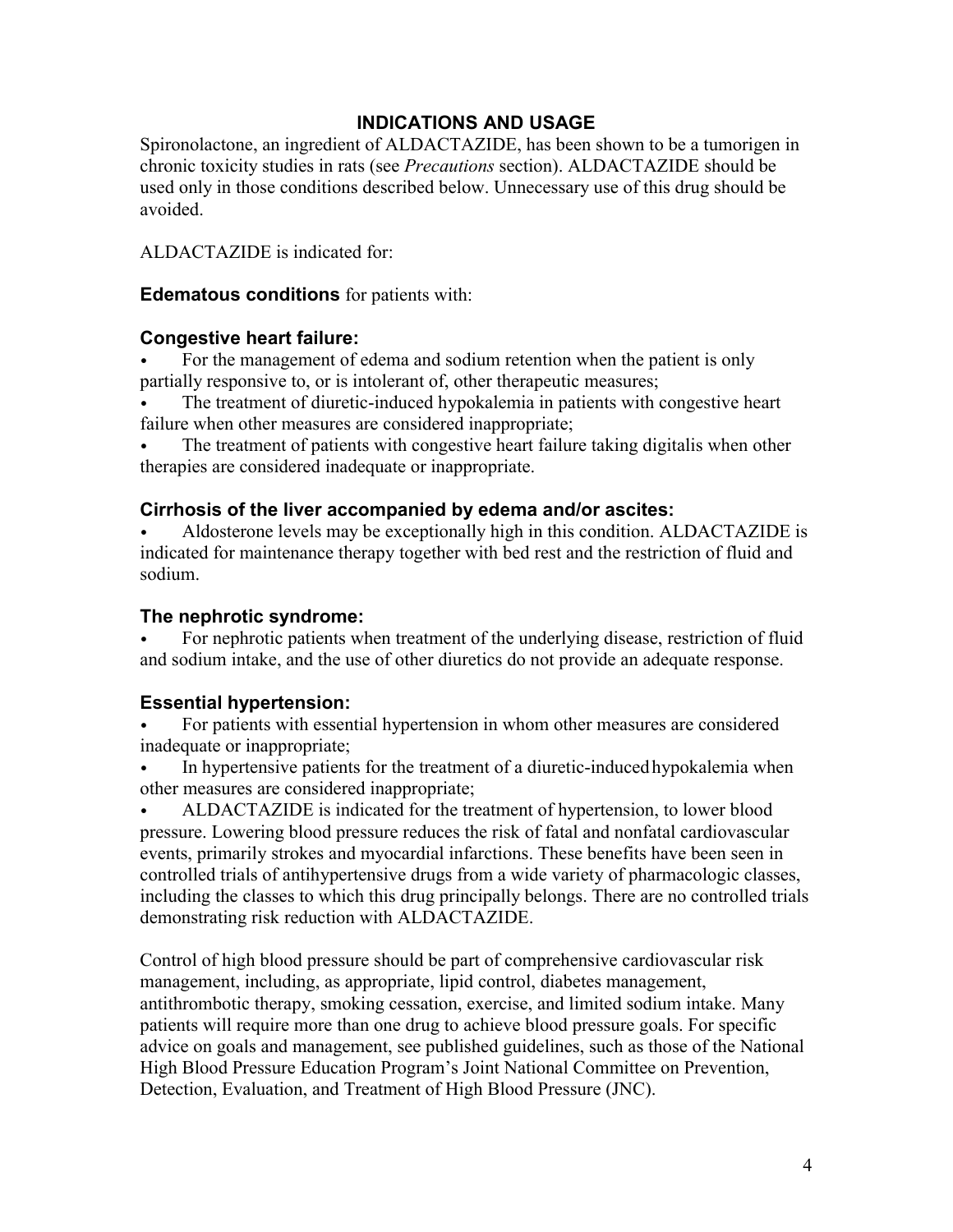Numerous antihypertensive drugs, from a variety of pharmacologic classes and with different mechanisms of action, have been shown in randomized controlled trials to reduce cardiovascular morbidity and mortality, and it can be concluded that it is blood pressure reduction, and not some other pharmacologic property of the drugs, that is largely responsible for those benefits. The largest and most consistent cardiovascular outcome benefit has been a reduction in the risk of stroke, but reductions in myocardial infarction and cardiovascular mortality also have been seen regularly.

Elevated systolic or diastolic pressure causes increased cardiovascular risk, and the absolute risk increase per mmHg is greater at higher blood pressures, so that even modest reductions of severe hypertension can provide substantial benefit. Relative risk reduction from blood pressure reduction is similar across populations with varying absolute risk, so the absolute benefit is greater in patients who are at higher risk independent of their hypertension (for example, patients with diabetes or hyperlipidemia), and such patients would be expected to benefit from more aggressive treatment to a lower blood pressure goal.

Some antihypertensive drugs have smaller blood pressure effects (as monotherapy) in black patients, and many antihypertensive drugs have additional approved indications and effects (e.g., on angina, heart failure, or diabetic kidney disease). These considerations may guide selection of therapy.

**Usage in Pregnancy.** The routine use of diuretics in an otherwise healthy woman is inappropriate and exposes mother and fetus to unnecessary hazard. Diuretics do not prevent development of toxemia of pregnancy, and there is no satisfactory evidence that they are useful in the treatment of developing toxemia.

Edema during pregnancy may arise from pathologic causes or from the physiologic and mechanical consequences of pregnancy. ALDACTAZIDE is indicated in pregnancy when edema is due to pathologic causes just as it is in the absence of pregnancy (however, see *Precautions: Pregnancy*). Dependent edema in pregnancy, resulting from restriction of venous return by the expanded uterus, is properly treated through elevation of the lower extremities and use of support hose; use of diuretics to lower intravascular volume in this case is unsupported and unnecessary. There is hypervolemia during normal pregnancy which is not harmful to either the fetus or the mother (in the absence of cardiovascular disease), but which is associated with edema, including generalized edema, in the majority of pregnant women. If this edema produces discomfort, increased recumbency will often provide relief. In rare instances, this edema may cause extreme discomfort that is not relieved by rest. In these cases, a short course of diuretics may provide relief and may be appropriate.

## **CONTRAINDICATIONS**

ALDACTAZIDE is contraindicated in patients with anuria, acute renal insufficiency, significant impairment of renal excretory function, hypercalcemia, hyperkalemia, Addison's disease, and in patients who are allergic to thiazide diuretics or to other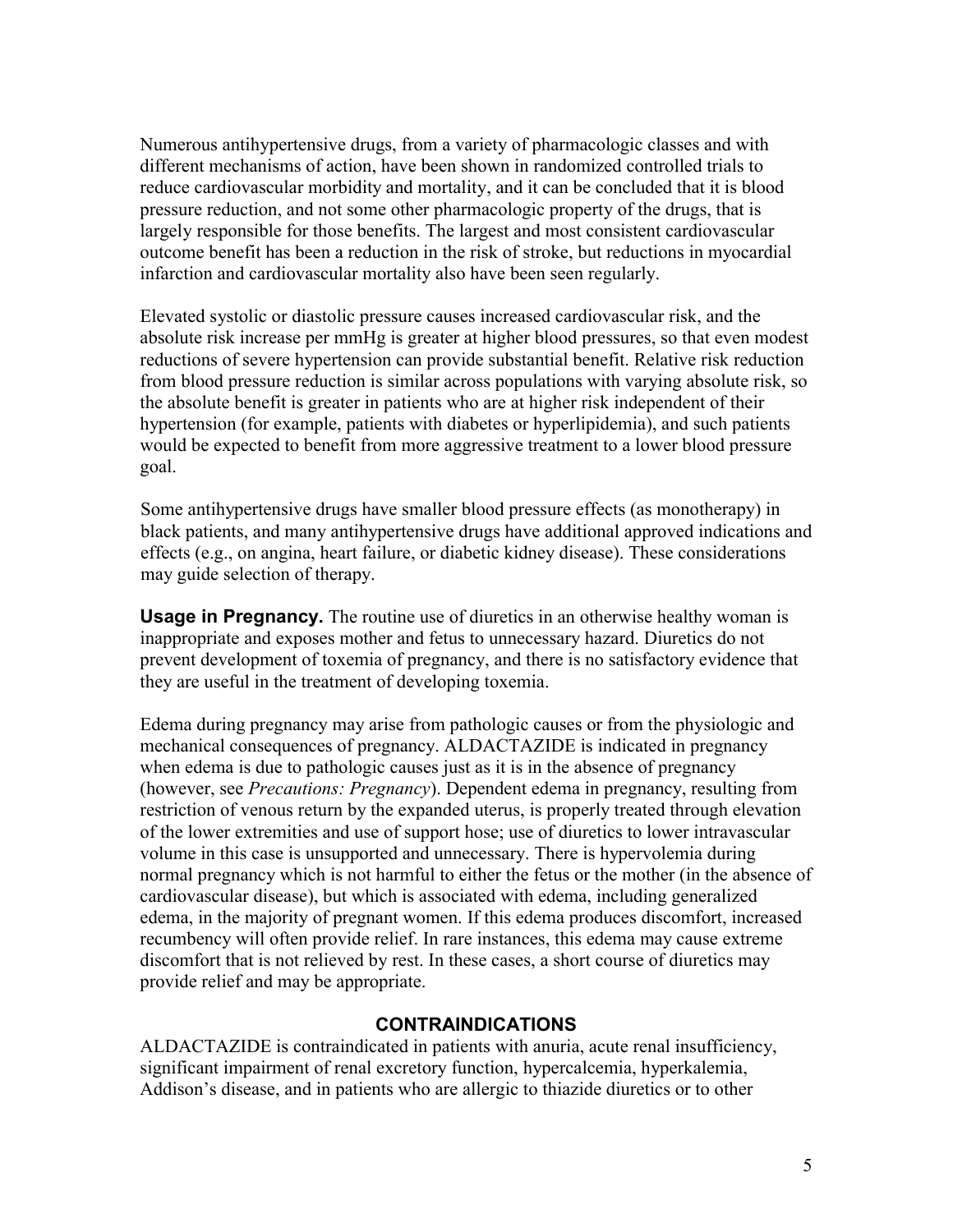sulfonamide-derived drugs. ALDACTAZIDE may also be contraindicated in acute or severe hepatic failure.

## **WARNINGS**

Potassium supplementation, either in the form of medication or as a diet rich in potassium, should not ordinarily be given in association with ALDACTAZIDE therapy. Excessive potassium intake may cause hyperkalemia in patients receiving ALDACTAZIDE (see *Precautions: General*).

Concomitant administration of ALDACTAZIDE with the following drugs or potassium sources may lead to severe hyperkalemia:

- other potassium-sparing diuretics
- ACE inhibitors
- angiotensin II receptor antagonists
- aldosterone blockers
- non-steroidal anti-inflammatory drugs (NSAIDs), e.g., indomethacin
- heparin and low molecular weight heparin
- other drugs or conditions known to cause hyperkalemia
- potassium supplements
- diet rich in potassium
- salt substitutes containing potassium

ALDACTAZIDE should not be administered concurrently with other potassium-sparing diuretics. Spironolactone, when used with ACE inhibitors or indomethacin, even in the presence of a diuretic, has been associated with severe hyperkalemia. Extreme caution should be exercised when ALDACTAZIDE is given concomitantly with these drugs (see *Precautions: Drug interactions*).

ALDACTAZIDE should be used with caution in patients with impaired hepatic function because minor alterations of fluid and electrolyte balance may precipitate hepatic coma.

Lithium generally should not be given with diuretics (see *Precautions: Drug interactions*).

Thiazides should be used with caution in severe renal disease. In patients with renal disease, thiazides may precipitate azotemia. Cumulative effects of the drug may develop in patients with impaired renal function.

Thiazides may add to or potentiate the action of other antihypertensive drugs.

Sensitivity reactions to thiazides may occur in patients with or without a history of allergy or bronchial asthma.

Sulfonamide derivatives, including thiazides, have been reported to exacerbate or activate systemic lupus erythematosus.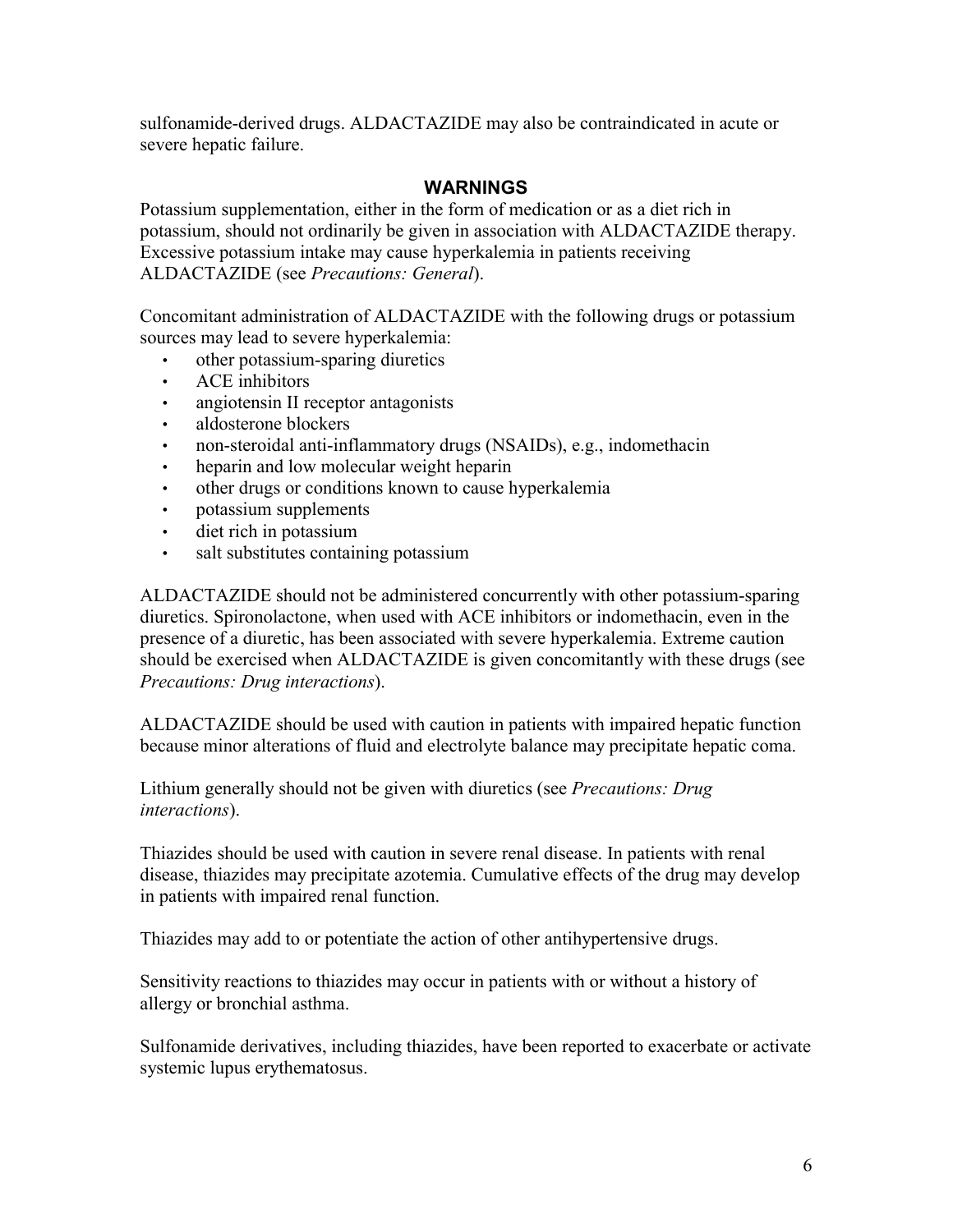## **Acute Angle-Closure Glaucoma with or without Acute Myopia and Choroidal Effusions:**

Hydrochlorothiazide, a sulfonamide, can cause an idiosyncratic reaction, resulting in acute angle-closure glaucoma and elevated intraocular pressure with or without a noticeable acute myopic shift and/or choroidal effusions. Symptoms may include acute onset of decreased visual acuity or ocular pain and typically occur within hours to weeks of drug initiation. Untreated, the angle-closure glaucoma may result in permanent visual field loss. The primary treatment is to discontinue hydrochlorothiazide as rapidly as possible. Prompt medical or surgical treatments may need to be considered if the intraocular pressure remains uncontrolled. Risk factors for developing acute angle-closure glaucoma may include a history of sulfonamide or penicillin allergy.

# **PRECAUTIONS**

# **General:**

**Serum Electrolyte Abnormalities:** Spironolactone can cause hyperkalemia. The risk of hyperkalemia may be increased in patients with renal insufficiency, diabetes mellitus or with concomitant use of drugs that raise serum potassium (see *Drug Interactions*). Hydrochlorothiazide can cause hypokalemia and hyponatremia. The risk of hypokalemia may be increased in patients with cirrhosis, brisk diuresis, or with concomitant use of drugs that lower serum potassium. Hypomagnesemia can result in hypokalemia which appears difficult to treat despite potassium repletion. Monitor serum electrolytes periodically.

**Other Metabolic Disturbances:** Hydrochlorothiazide may alter glucose tolerance and raise serum levels of cholesterol and triglycerides.

Hydrochlorothiazide may raise the serum uric acid level due to reduced clearance of uric acid and may cause or exacerbate hyperuricemia and precipitate gout in susceptible patients.

Hydrochlorothiazide decreases urinary calcium excretion and may cause elevations of serum calcium. Monitor calcium levels in patients with hypercalcemia receiving ALDACTAZIDE.

**Gynecomastia:** Gynecomastia may develop in association with the use of spironolactone; physicians should be alert to its possible onset. The development of gynecomastia appears to be related to both dosage level and duration of therapy and is normally reversible whenALDACTAZIDE is discontinued. In rare instances, some breast enlargement may persist when ALDACTAZIDE is discontinued.

**Somnolence**: Somnolence and dizziness have been reported to occur in some patients. Caution is advised when driving or operating machinery until the response to initial treatment has been determined.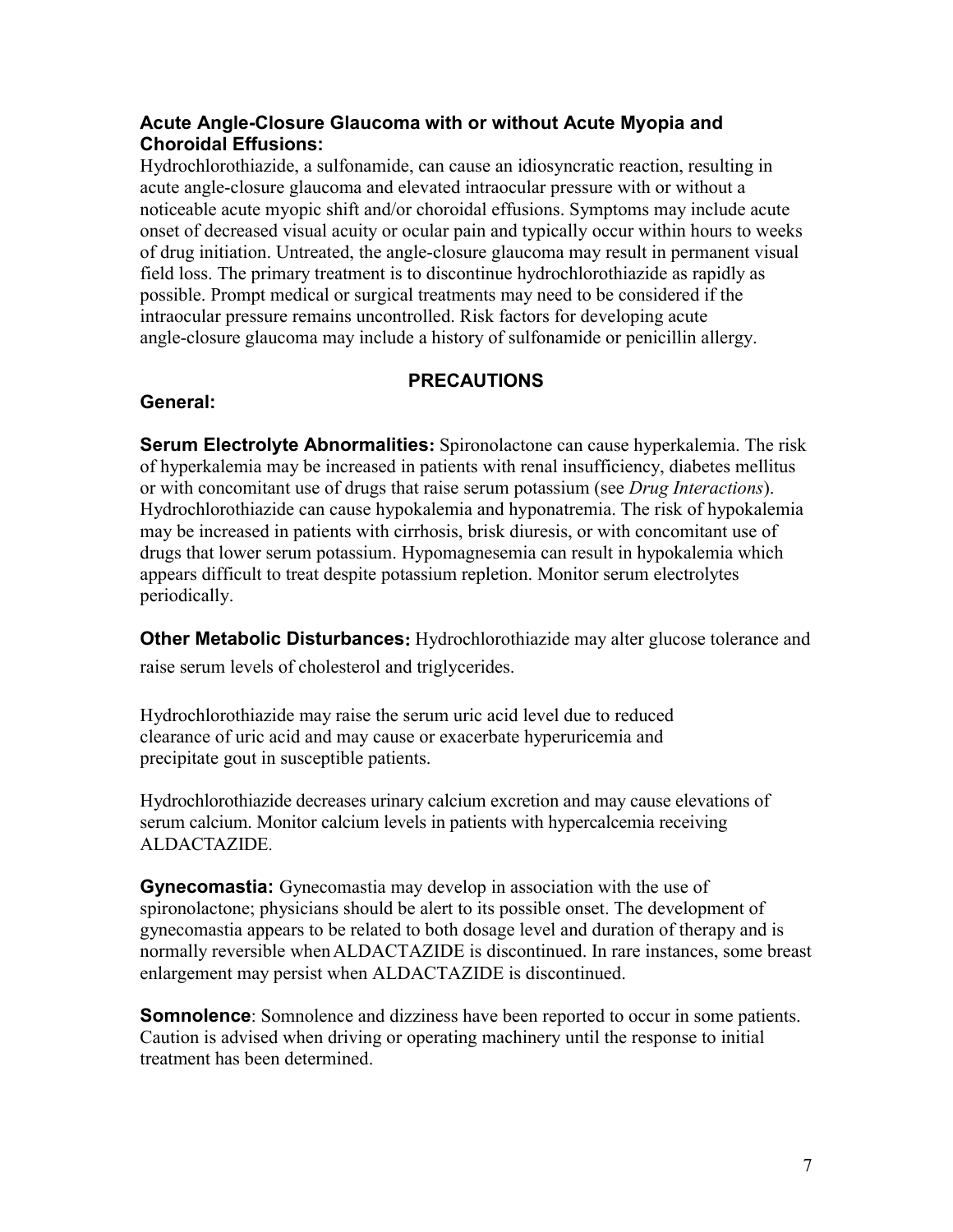**Information for patients:** Patients who receive ALDACTAZIDE should be advised to avoid potassium supplements and foods containing high levels of potassium including salt substitutes.

*Non-melanoma Skin Cancer:* Instruct patients taking hydrochlorothiazide to protect skin from the sun and undergo regular skin cancer screening.

**Laboratory tests:** Periodic determination of serum electrolytes to detect possible electrolyte imbalance should be done at appropriate intervals, particularly in the elderly and those with significant renal or hepatic impairments.

# **Drug interactions:**

*ACE inhibitors, Angiotensin II receptor antagonists, aldosterone blockers, potassium supplements, heparin, low molecular weight heparin, and other drugs known to cause hyperkalemia:* Concomitant administration may lead to severe hyperkalemia.

*Alcohol, barbiturates, or narcotics:* Potentiation of orthostatic hypotension may occur.

*Antidiabetic drugs (e.g., oral agents, insulin):* Dosage adjustment of the antidiabetic drug may be required (see *Precautions*).

*Corticosteroids, ACTH:* Intensified electrolyte depletion, particularly hypokalemia, may occur.

*Pressor amines (e.g., norepinephrine):* Both spironolactone and hydrochlorothiazide reduce the vascular responsiveness to norepinephrine. Therefore, caution should be exercised in the management of patients subjected to regional or general anesthesia while they are being treated with ALDACTAZIDE.

*Skeletal muscle relaxants, nondepolarizing (e.g., tubocurarine):* Possible increased responsiveness to the muscle relaxant may result.

*Lithium:* Lithium generally should not be given with diuretics. Diuretic agents reduce the renal clearance of lithium and add a high risk of lithium toxicity.

*Nonsteroidal anti-inflammatory drugs (NSAIDs):* In some patients, the administration of an NSAID can reduce the diuretic, natriuretic, and antihypertensive effects of loop, potassium-sparing, and thiazide diuretics. Combination of NSAIDs, e.g., indomethacin, with potassium-sparing diuretics has been associated with severe hyperkalemia. Therefore, when ALDACTAZIDE and NSAIDs are used concomitantly, the patient should be observed closely to determine if the desired effect of the diuretic is obtained.

*Acetylsalicylic acid*: Acetylsalicylic acid may reduce the efficacy of spironolactone. Therefore, when ALDACTAZIDE and acetylsalicylic acid are used concomitantly, ALDACTAZIDE may need to be titrated to higher maintenance dose and the patient should be observed closely to determine if the desired effect is obtained.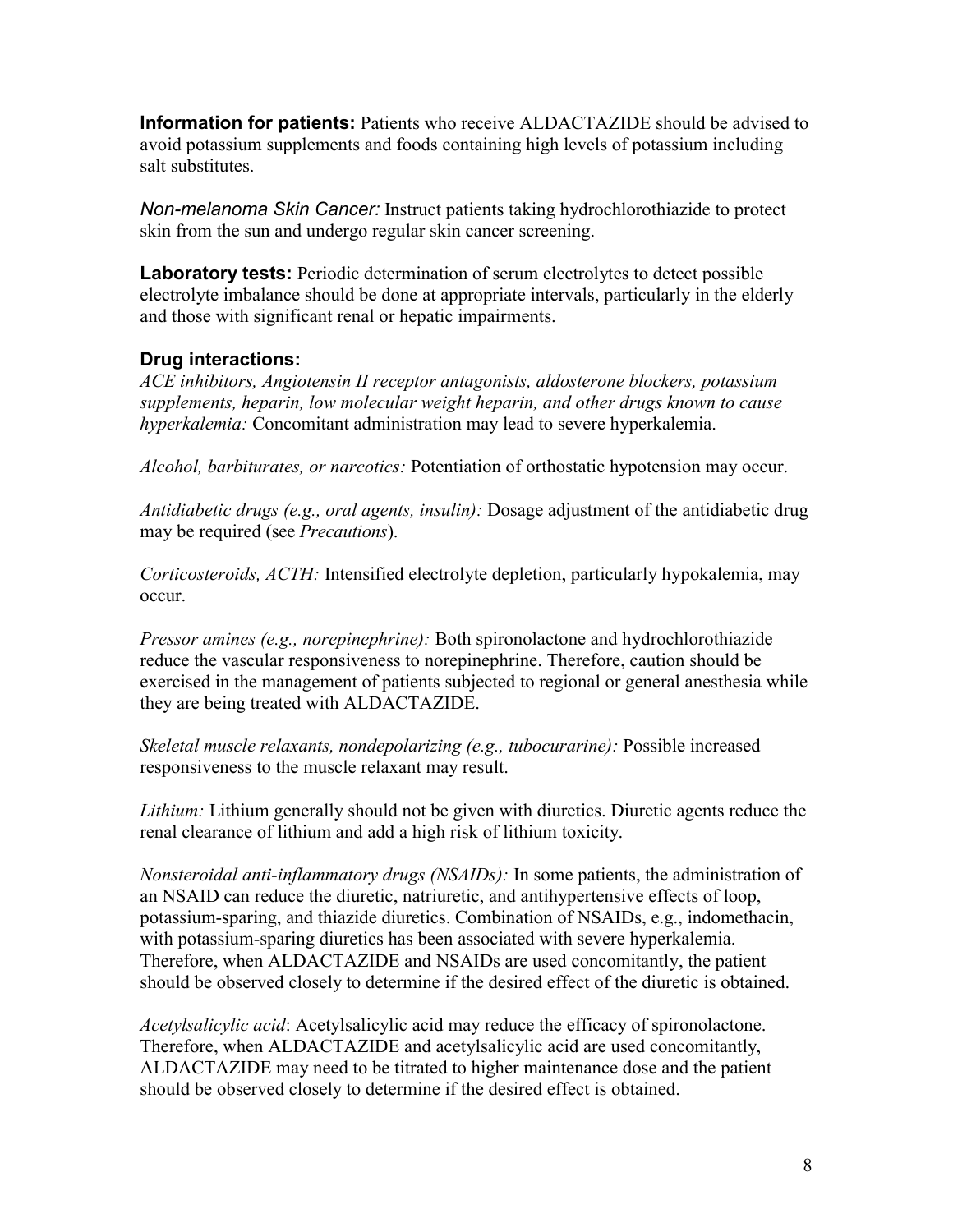*Digoxin:* Spironolactone has been shown to increase the half-life of digoxin. This may result in increased serum digoxin levels and subsequent digitalis toxicity. Monitor serum digoxin levels and adjust dose accordingly. Thiazide-induced electrolyte disturbances, i.e. hypokalemia, hypomagnesemia, increase the risk of digoxin toxicity, which may lead to fatal arrhythmic events (see *Precautions*).

*Cholestyramine:* Hyperkalemic metabolic acidosis has been reported in patients given spironolactone concurrently with cholestyramine.

**Drug/Laboratory test interactions:** Thiazides should be discontinued before carrying out tests for parathyroid function (see *Precautions: General*). Thiazides may also decrease serum PBI levels without evidence of alteration of thyroid function.

Several reports of possible interference with digoxin radioimmunoassays by spironolactone or its metabolites have appeared in the literature. Neither the extent nor the potential clinical significance of its interference (which may be assay specific) has been fully established.

## **Carcinogenesis, mutagenesis, impairment of fertility:**

*Spironolactone:* Orally administered spironolactone has been shown to be a tumorigen in dietary administration studies performed in rats, with its proliferative effects manifested on endocrine organs and the liver. In an 18-month study using doses of about 50, 150, and 500 mg/kg/day, there were statistically significant increases in benign adenomas of the thyroid and testes and, in male rats, a dose-related increase in proliferative changes in the liver (including hepatocytomegaly and hyperplastic nodules). In a 24-month study in which the same strain of rat was administered doses of about 10, 30 and 100 mg spironolactone/kg/day, the range of proliferative effects included significant increases in hepatocellular adenomas and testicular interstitial cell tumors in males, and significant increases in thyroid follicular cell adenomas and carcinomas in both sexes. There was also a statistically significant, but not dose-related, increase in benign uterine endometrial stromal polyps in females. No increased tumors were seen at doses of 100 mg/kg/day. This dose represents about  $5\times$  the human recommended daily dose of 200 mg/day, when based on body surface area.

A dose-related (above 30 mg/kg/day) incidence of myelocytic leukemia was observed in rats fed daily doses of potassium canrenoate (a compound chemically similar to spironolactone and whose primary metabolite, canrenone, is also a major product of spironolactone in man) for a period of one year. In two year studies in the rat, oral administration of potassium canrenoate was associated with myelocytic leukemia and hepatic, thyroid, testicular, and mammary tumors.

Neither spironolactone nor potassium canrenoate produced mutagenic effects in tests using bacteria or yeast. In the absence of metabolic activation, neither spironolactone nor potassium canrenoate has been shown to be mutagenic in mammalian tests *in vitro.* In the presence of metabolic activation, spironolactone has been reported to be negative in some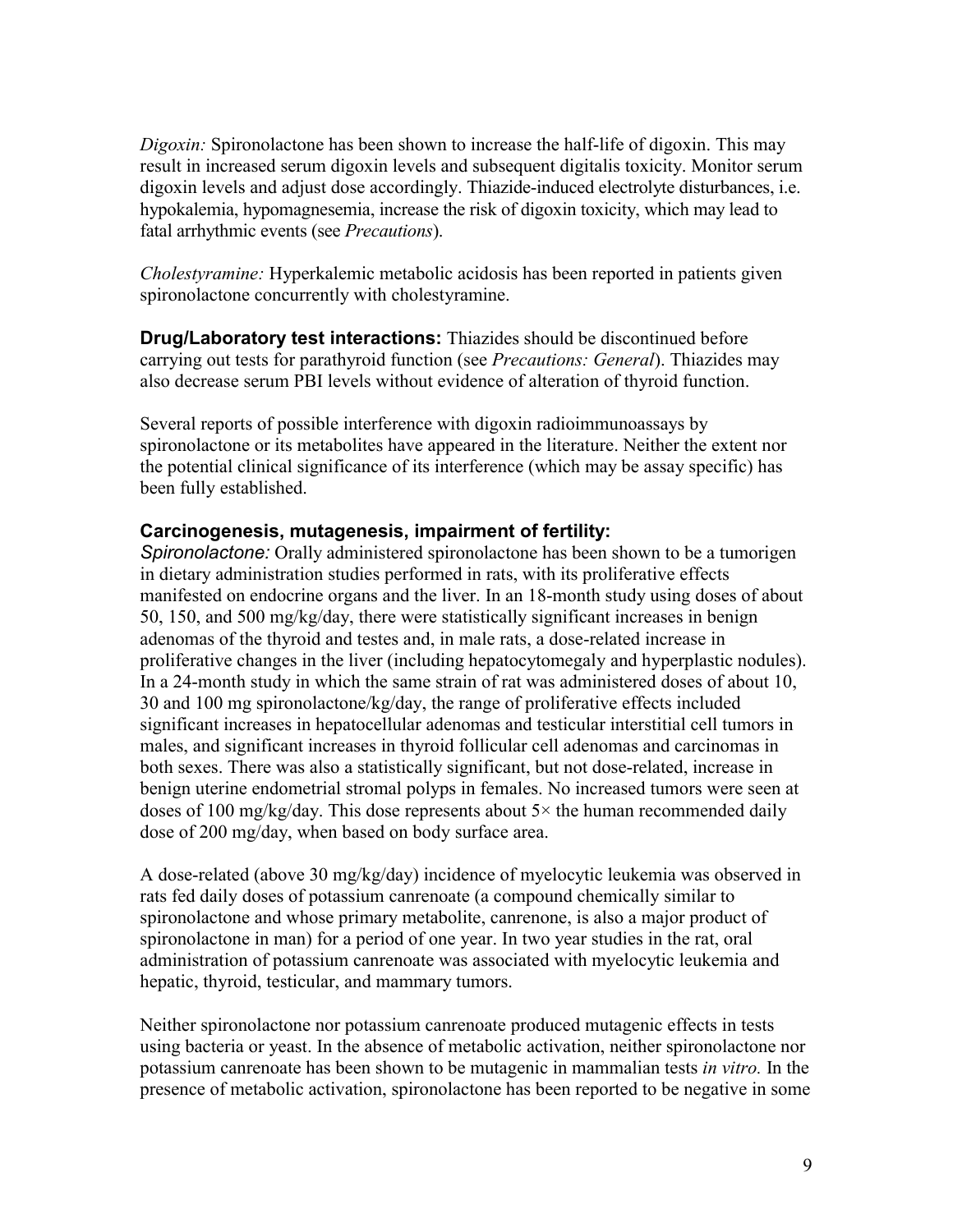mammalian mutagenicity tests *in vitro* and inconclusive (but slightly positive) for mutagenicity in other mammalian tests *in vitro.* In the presence of metabolic activation, potassium canrenoate has been reported to test positive for mutagenicity in some mammalian tests *in vitro,* inconclusive in others, and negative in still others.

In a three-litter reproduction study in which female rats received dietary doses of 15 and 50 mg spironolactone/kg/day, there were no effects on mating and fertility, but there was a small increase in incidence of stillborn pups at 50 mg/kg/day. When injected into female rats (100 mg/kg/day for 7 days, i.p.), spironolactone was found to increase the length of the estrous cycle by prolonging diestrus during treatment and inducing constant diestrus during a two week posttreatment observation period. These effects were associated with retarded ovarian follicle development and a reduction in circulating estrogen levels, which would be expected to impair mating, fertility, and fecundity. Spironolactone (100 mg/kg/day), administered i.p. to female mice during a two week cohabitation period with untreated males, decreased the number of mated mice that conceived (effect shown to be caused by an inhibition of ovulation) and decreased the number of implanted embryos in those that became pregnant (effect shown to be caused by an inhibition of implantation), and at 200 mg/kg, also increased the latency period to mating.

*Hydrochlorothiazide:* Two year feeding studies in mice and rats conducted under the auspices of the National Toxicology Program (NTP) uncovered no evidence of a carcinogenic potential of hydrochlorothiazide in female mice (at doses of up to approximately 600 mg/kg/day) or in male and female rats (at doses of up to approximately 100 mg/kg/day). The NTP, however, found equivocal evidence for hepatocarcinogenicity in male mice.

Hydrochlorothiazide was not genotoxic in *in vitro* assays using strains TA 98, TA 100, TA 1535, TA 1537, and TA 1538 of *Salmonella typhimurium* (Ames assay) and in the Chinese Hamster Ovary (CHO) test for chromosomal aberrations, or in *in vivo* assays using mouse germinal cell chromosomes, Chinese hamster bone marrow chromosomes, and the *Drosophila* sex-linked recessive lethal trait gene. Positive test results were obtained only in the *in vitro* CHO Sister Chromatid Exchange (clastogenicity) and in the Mouse Lymphoma Cell (mutagenicity) assays, using concentrations of hydrochlorothiazide from 43 to 1300 μg/mL, and in the *Aspergillus nidulans*  non-disjunction assay at an unspecified concentration.

Hydrochlorothiazide had no adverse effects on the fertility of mice and rats of either sex in studies wherein these species were exposed, via their diet, to doses of up to 100 and 4 mg/kg, respectively, prior to mating and throughout gestation.

## **Pregnancy:**

## Teratogenic effects.

*Hydrochlorothiazide:* Studies in which hydrochlorothiazide was orally administered to pregnant mice and rats during their respective periods of major organogenesis at doses up to 3000 and 1000 mg hydrochlorothiazide/kg, respectively, provided no evidence of harm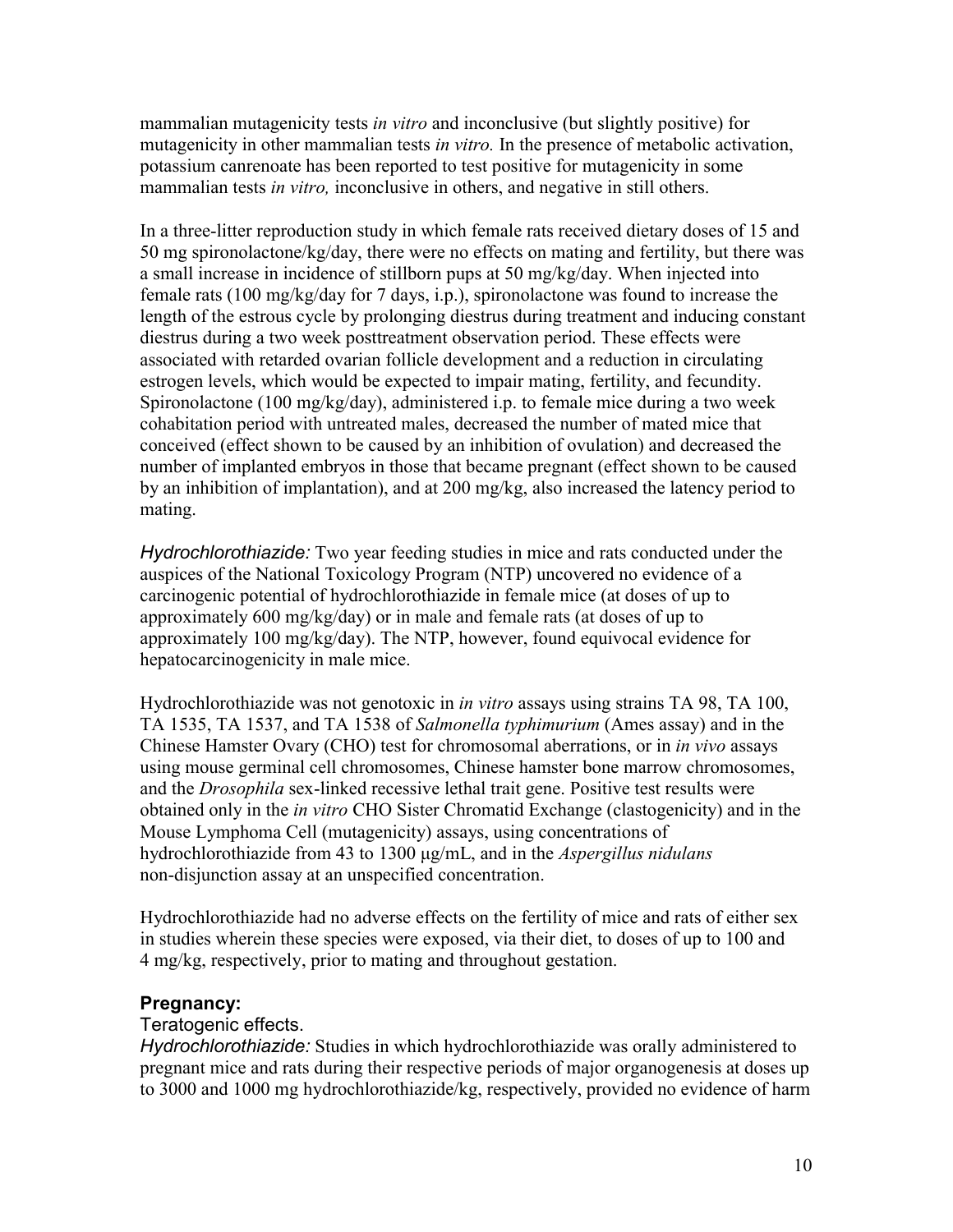to the fetus. There are, however, no adequate and well-controlled studies in pregnant women.

*Spironolactone:* Teratology studies with spironolactone have been carried out in mice and rabbits at doses of up to 20 mg/kg/day. On a body surface area basis, this dose in the mouse is substantially below the maximum recommended human dose and, in the rabbit, approximates the maximum recommended human dose. No teratogenic or other embryo-toxic effects were observed in mice, but the 20 mg/kg dose caused an increased rate of resorption and a lower number of live fetuses in rabbits. Because of its antiandrogenic activity and the requirement of testosterone for male morphogenesis, spironolactone may have the potential for adversely affecting sex differentiation of the male during embryogenesis. When administered to rats at 200 mg/kg/day between gestation days 13 and 21 (late embryogenesis and fetal development), feminization of male fetuses was observed. Offspring exposed during late pregnancy to 50 and 100 mg/kg/day doses of spironolactone exhibited changes in the reproductive tract including dose-dependent decreases in weights of the ventral prostate and seminal vesicle in males, ovaries and uteri that were enlarged in females, and other indications of endocrine dysfunction, that persisted into adulthood. There are no adequate and well-controlled studies with ALDACTAZIDE in pregnant women. Spironolactone has known endocrine effects in animals including progestational and antiandrogenic effects. The antiandrogenic effects can result in apparent estrogenic side effects in humans, such as gynecomastia. Therefore, the use of ALDACTAZIDE in pregnant women requires that the anticipated benefit be weighed against the possible hazards to the fetus.

## Non-teratogenic effects

Spironolactone or its metabolites may, and hydrochlorothiazide does, cross the placental barrier and appear in cord blood. Therefore, the use of ALDACTAZIDE in pregnant women requires that the anticipated benefit be weighed against possible hazards to the fetus. The hazards include fetal or neonatal jaundice, thrombocytopenia, and possibly other adverse reactions that have occurred in adults.

**Nursing mothers:** Canrenone, a major (and active) metabolite of spironolactone, appears in human breast milk. Because spironolactone has been found to be tumorigenic in rats, a decision should be made whether to discontinue the drug, taking into account the importance of the drug to the mother. If use of the drug is deemed essential, an alternative method of infant feeding should be instituted.

Thiazides are excreted in human milk in small amounts. Thiazides when given at high doses can cause intense diuresis which can in turn inhibit milk production. The use of ALDACTAZIDE during breast feeding is not recommended. If ALDACTAZIDE is used during breast feeding, doses should be kept as low as possible.

**Pediatric use:** Safety and effectiveness in pediatric patients have not been established.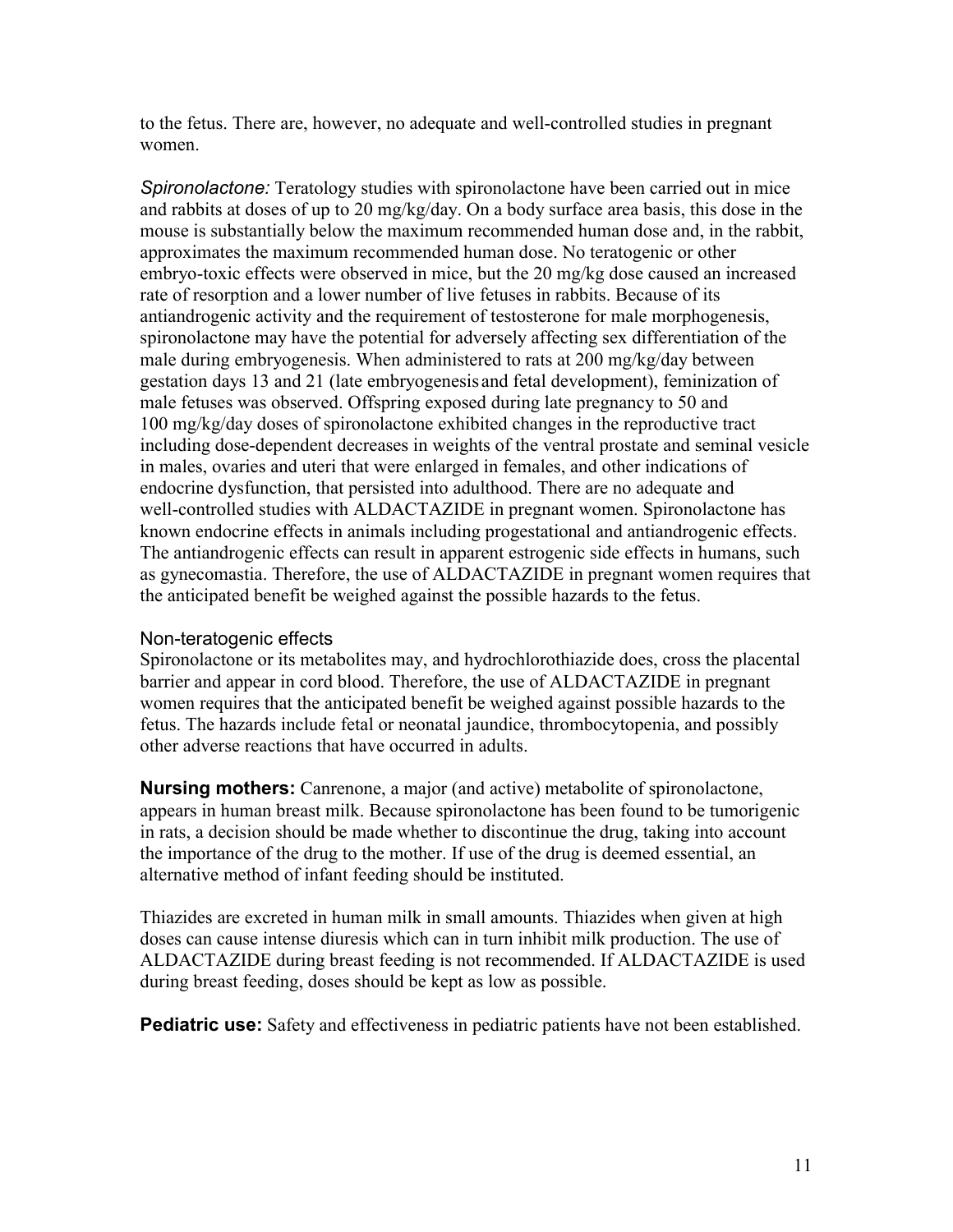### **ADVERSE REACTIONS**

The following adverse reactions have been reported and, within each category (body system), are listed in order of decreasing severity.

### **Hydrochlorothiazide:**

*Body as a whole:* Weakness.

*Cardiovascular:* Hypotension including orthostatic hypotension (may be aggravated by alcohol, barbiturates, narcotics, or antihypertensive drugs).

*Digestive:* Pancreatitis, jaundice (intrahepatic cholestatic jaundice), diarrhea, vomiting, sialoadenitis, cramping, constipation, gastric irritation, nausea, anorexia.

*Eye Disorders*: acute myopia and acute angle-closure glaucoma (*see Warnings*).

*Hematologic:* Aplastic anemia, agranulocytosis, leukopenia, hemolytic anemia, thrombocytopenia.

*Hypersensitivity:* Anaphylactic reactions, necrotizing angitis (vasculitis and cutaneous vasculitis), respiratory distress including pneumonitis and pulmonary edema, photosensitivity, fever, urticaria, rash, purpura.

*Metabolic:* Electrolyte imbalance (see *Precautions*), hyperglycemia, glycosuria, hyperuricemia.

*Musculoskeletal:* Muscle spasm.

*Nervous system/psychiatric:* Vertigo, paresthesias, dizziness, headache, restlessness.

*Renal:* Renal failure, renal dysfunction, interstitial nephritis (see *Warnings*).

*Skin:* Erythema multiforme, pruritus.

*Special senses:* Transient blurred vision, xanthopsia.

#### **Spironolactone:**

*Digestive:* Gastric bleeding, ulceration, gastritis, diarrhea and cramping, nausea, vomiting.

*Reproductive:* Gynecomastia (see *Precautions*), inability to achieve or maintain erection, irregular menses or amenorrhea, postmenopausal bleeding, breast pain. Carcinoma of the breast has been reported in patients taking spironolactone but a cause and effect relationship has not been established.

*Hematologic:* Leukopenia (including agranulocytosis), thrombocytopenia.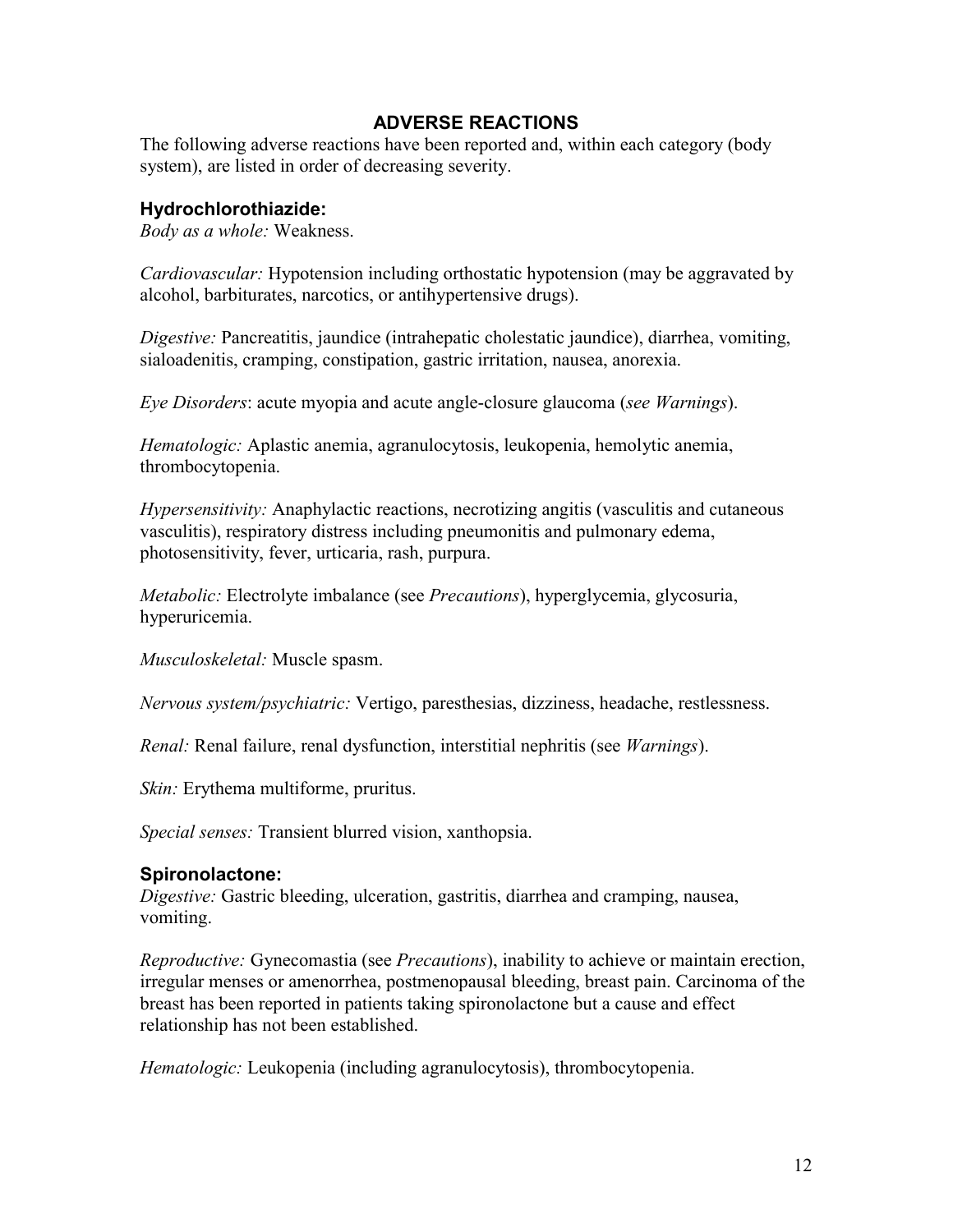*Hypersensitivity:* Fever, urticaria, maculopapular or erythematous cutaneous eruptions, anaphylactic reactions, vasculitis.

*Metabolism:* Hyperkalemia, electrolyte disturbances (see *Warnings* and *Precautions).*

*Musculoskeletal:* Leg cramps.

*Nervous system/psychiatric:* Lethargy, mental confusion, ataxia, dizziness, headache, drowsiness.

*Liver/biliary:* A very few cases of mixed cholestatic/hepatocellular toxicity, with one reported fatality, have been reported with spironolactone administration.

*Renal:* Renal dysfunction (including renal failure).

*Skin:* Stevens-Johnson Syndrome (SJS), toxic epidermal necrolysis (TEN), drug rash with eosinophilia and systemic symptoms (DRESS), alopecia, pruritus.

## **Post Marketing Experience**

**Non-melanoma Skin Cancer:** Hydrochlorothiazide is associated with an increased risk of non-melanoma skin cancer. In a study conducted in the Sentinel System, increased risk was predominantly for squamous cell carcinoma (SCC) and in white patients taking large cumulative doses. The increased risk for SCC in the overall population was approximately 1 additional case per 16,000 patients per year, and for white patients taking a cumulative dose of  $\geq 50,000$  mg the risk increase was approximately 1 additional SCC case for every 6,700 patients per year.

## **OVERDOSAGE**

The oral  $LD_{50}$  of spironolactone is greater than 1000 mg/kg in mice, rats, and rabbits. The oral  $LD_{50}$  of hydrochlorothiazide is greater than 10 g/kg in both mice and rats.

Acute overdosage of spironolactone may be manifested by drowsiness, mental confusion, maculopapular or erythematous rash, nausea, vomiting, dizziness, or diarrhea. Rarely, instances of hyponatremia, hyperkalemia (less commonly seen with ALDACTAZIDE because the hydrochlorothiazide component tends to produce hypokalemia), or hepatic coma may occur in patients with severe liver disease, but these are unlikely due to acute overdosage.

However, because ALDACTAZIDE contains both spironolactone and hydrochlorothiazide, the toxic effects may be intensified, and signs of thiazide overdosage may be present. These include electrolyte imbalance such as hypokalemia and/or hyponatremia. The potassium-sparing action of spironolactone may predominate and hyperkalemia may occur, especially in patients with impaired renal function. BUN determinations have been reported to rise transiently with hydrochlorothiazide. There may be CNS depression with lethargy or even coma.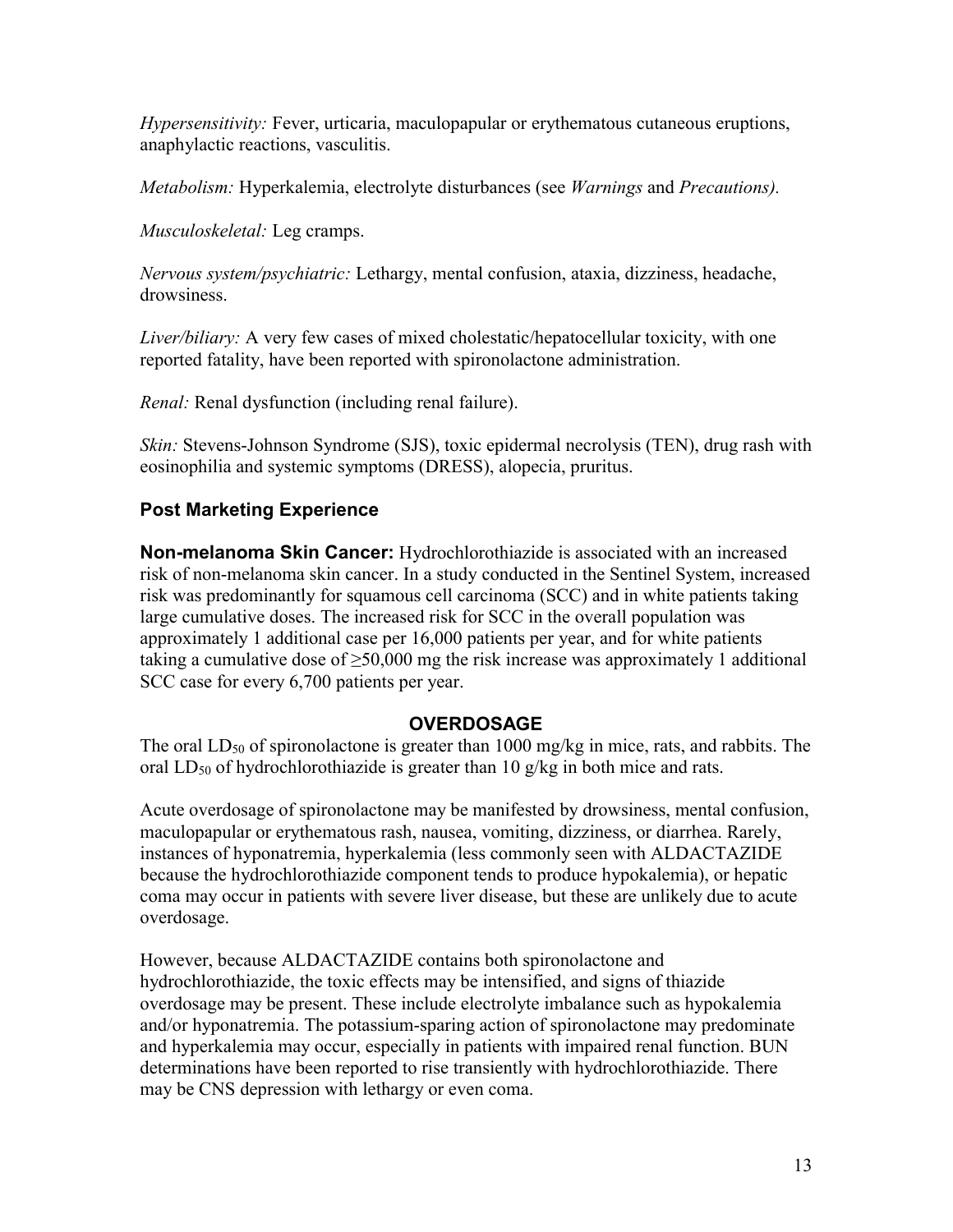**Treatment:** Induce vomiting or evacuate the stomach by lavage. There is no specific antidote. Treatment is supportive to maintain hydration, electrolyte balance, and vital functions.

Patients who have renal impairment may develop spironolactone-induced hyperkalemia. In such cases, ALDACTAZIDE should be discontinued immediately. With severe hyperkalemia, the clinical situation dictates the procedures to be employed. These include the intravenous administration of calcium chloride solution, sodium bicarbonate solution, and/or the oral or parenteral administration of glucose with a rapid-acting insulin preparation. These are temporary measures to be repeated as required. Cationic exchange resins such as sodium polystyrene sulfonate may be orally or rectally administered. Persistent hyperkalemia may require dialysis.

## **DOSAGE AND ADMINISTRATION**

Optimal dosage should be established by individual titration of the components.

**Edema in adults** *(congestive heart failure, hepatic cirrhosis, or nephrotic*  **syndrome).** The usual maintenance dose of ALDACTAZIDE is 100 mg each of spironolactone and hydrochlorothiazide daily, administered in a single dose or in divided doses, but may range from 25 mg to 200 mg of each component daily depending on the response to the initial titration. In some instances it may be desirable to administer separate tablets of either ALDACTONE (spironolactone) or hydrochlorothiazide in addition to ALDACTAZIDE in order to provide optimal individual therapy.

The onset of diuresis with ALDACTAZIDE occurs promptly and, due to prolonged effect of the spironolactone component, persists for two to three days after ALDACTAZIDE is discontinued.

**Essential hypertension.** Although the dosage will vary depending on the results of titration of the individual ingredients, many patients will be found to have an optimal response to 50 mg to 100 mg each of spironolactone and hydrochlorothiazide daily, given in a single dose or in divided doses.

Concurrent potassium supplementation is not recommended when ALDACTAZIDE is used in the long-term management of hypertension or in the treatment of most edematous conditions, since the spironolactone content of ALDACTAZIDE is usually sufficient to minimize loss induced by the hydrochlorothiazide component.

# **HOW SUPPLIED**

ALDACTAZIDE tablets containing 25 mg of spironolactone (ALDACTONE) and 25 mg of hydrochlorothiazide are round, tan, film coated, with SEARLE and 1011 debossed on one side and ALDACTAZIDE and 25 on the other side, supplied as:

| <b>NDC</b> Number | <b>Size</b>   |
|-------------------|---------------|
| 0025-1011-31      | bottle of 100 |